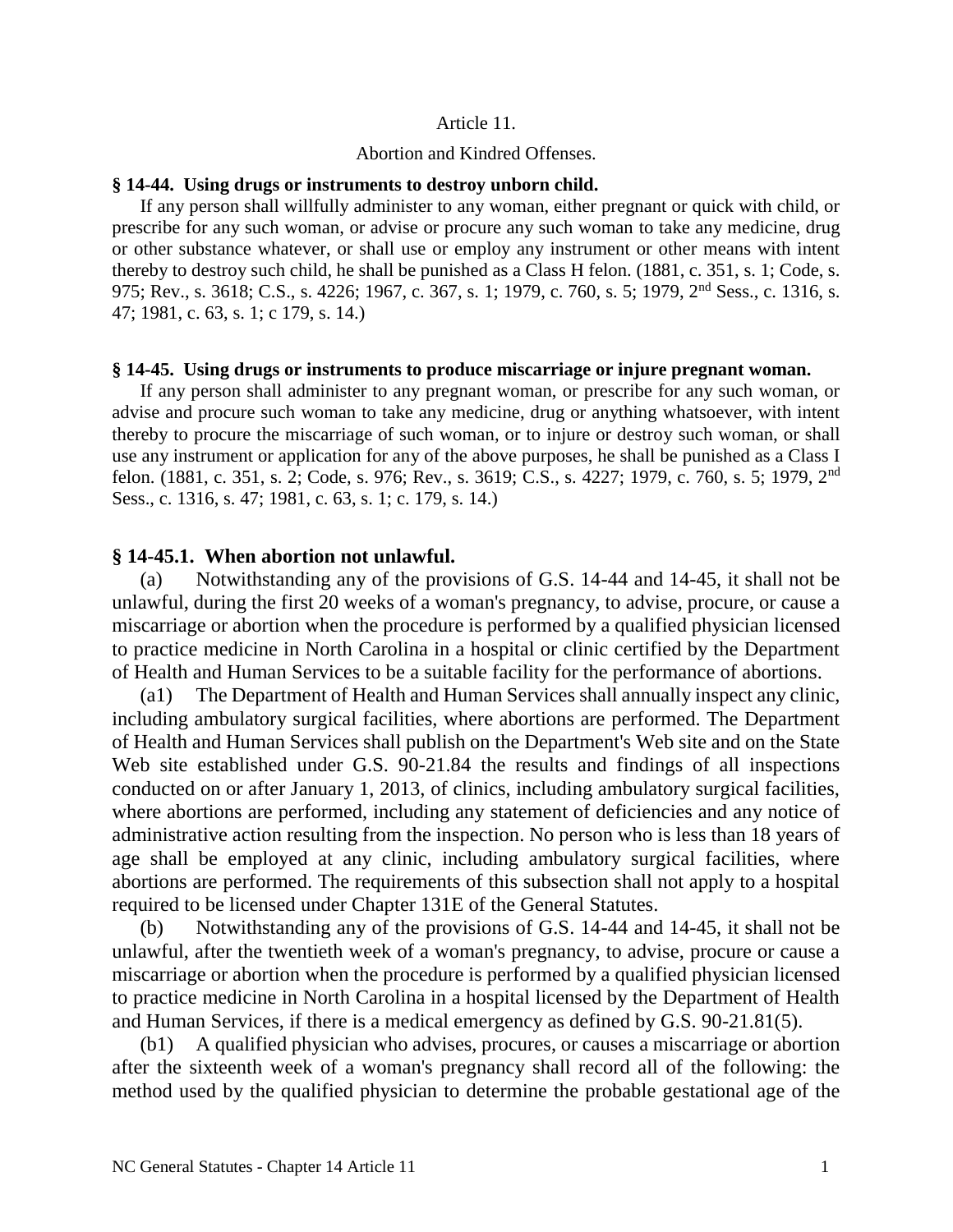unborn child at the time the procedure is to be performed; the results of the methodology, including the measurements of the unborn child; and an ultrasound image of the unborn child that depicts the measurements. The qualified physician shall provide this information, including the ultrasound image, to the Department of Health and Human Services pursuant to G.S. 14-45.1(c).

A qualified physician who procures or causes a miscarriage or abortion after the twentieth week of a woman's pregnancy shall record the findings and analysis on which the qualified physician based the determination that there existed a medical emergency as defined by G.S. 90-21.81(5) and shall provide that information to the Department of Health and Human Services pursuant to G.S. 14-45.1(c). Materials generated by the physician or provided by the physician to the Department of Health and Human Services pursuant to this section shall not be public records under G.S. 132-1.

The information provided under this subsection shall be for statistical purposes only, and the confidentiality of the patient and the physician shall be protected. It is the duty of the qualified physician to submit information to the Department of Health and Human Services that omits identifying information of the patient and complies with Health Insurance Portability and Accountability Act of 1996 (HIPAA).

(c) The Department of Health and Human Services shall prescribe and collect on an annual basis, from hospitals or clinics, including ambulatory surgical facilities, where abortions are performed, statistical summary reports concerning the medical and demographic characteristics of the abortions provided for in this section, including the information described in subsection (b1) of this section as it shall deem to be in the public interest. Hospitals or clinics where abortions are performed shall be responsible for providing these statistical summary reports to the Department of Health and Human Services. The reports shall be for statistical purposes only and the confidentiality of the patient relationship shall be protected. Materials generated by the physician or provided by the physician to the Department of Health and Human Services pursuant to this section shall not be public records under G.S. 132-1.

(d) The requirements of G.S. 130A-114 are not applicable to abortions performed pursuant to this section.

(e) No physician, nurse, or any other health care provider who shall state an objection to abortion on moral, ethical, or religious grounds shall be required to perform or participate in medical procedures which result in an abortion. The refusal of a physician, nurse, or health care provider to perform or participate in these medical procedures shall not be a basis for damages for the refusal, or for any disciplinary or any other recriminatory action against the physician, nurse, or health care provider. For purposes of this section, the phrase "health care provider" shall have the same meaning as defined under G.S. 90-410(1).

(f) Nothing in this section shall require a hospital, other health care institution, or other health care provider to perform an abortion or to provide abortion services.

(g) For purposes of this section, "qualified physician" means (i) a physician who possesses, or is eligible to possess, board certification in obstetrics or gynecology, (ii) a physician who possesses sufficient training based on established medical standards in safe